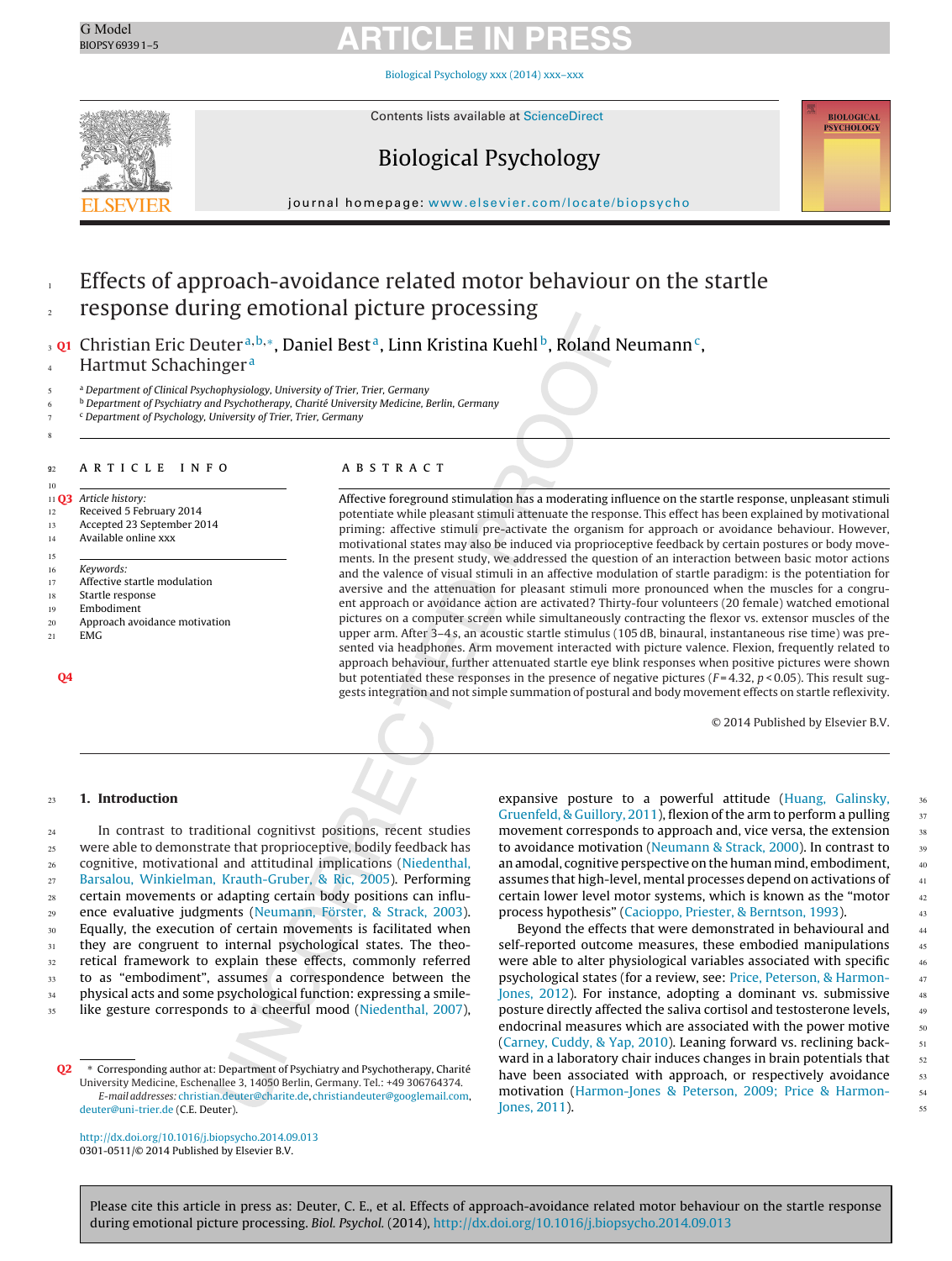76

81

91  $92$ 

# <span id="page-1-0"></span>G Model G Model **ARTICLE IN PRESS**

## 2 C.E. Deuter et al. / Biological Psychology xxx (2014) xxx–xxx

The flexion and extension of the arm is associated with motivational implications: while flexion is coupled with consumption and pulling appetitive objects towards oneself, extension is commonly interpreted to reflect avoidance movement. The corresponding paradigm was initially implemented in an experiment by [Cacioppo](#page-4-0) et [al.](#page-4-0) [\(1993\)](#page-4-0) to activate the approach-avoidance motivational system. Recently it was shown that the startle eye blink response was modulated in such a way that arm flexion attenuates and extension potentiates the response when no further foreground stimulation was provided ([Thibodeau,](#page-4-0) [2011\).](#page-4-0)

The paradigm of affective startle modulation has been developed and validated by exposing participants to emotional foreground stimuli of various modalities, such as pictures [\(Vrana,](#page-4-0) [Spence,](#page-4-0) [&](#page-4-0) [Lang,](#page-4-0) [1988\),](#page-4-0) music ([Roy,](#page-4-0) [Mailhot,](#page-4-0) [Gosselin,](#page-4-0) [Paquette,](#page-4-0) [&](#page-4-0) [Peretz,](#page-4-0) [2009\)](#page-4-0) or odours ([Miltner,](#page-4-0) [Matjak,](#page-4-0) [Braun,](#page-4-0) [Diekmann,](#page-4-0) [&](#page-4-0) [Brody,](#page-4-0) [1994\),](#page-4-0) followed by an intense acoustic stimulus. The startle response is potentiated with aversive and attenuated with pleasant foreground stimulation, which has been explained with the concept of "motivational priming" ([Lang,](#page-4-0) [1995\).](#page-4-0) Assuming that emotion reflects a "readiness for action" ([Frijda,](#page-4-0) [1987\),](#page-4-0) negative emotions will activate defensive, avoidance-related response systems while positive emotions activate appetitive, approach-related responses. The startle probe can be conceptualized as a defensive, slightly negative stimulus. When this startle probe is preceded by an emotional foreground stimulus, either an approach- or avoidance response will be primed, depending on the valence of the stimulus. In case of a congruency in response motivation, i.e. when the foreground is negative, the resulting response is facilitated; a mismatch following positive stimuli will result in an attenuation of the response. 66 67 68 69 70 71 72 73 74 75 77 78 79 80 82 83 84 85

Our study extended the design of Thibodeau to the domain of affective startle modulation. Participants had to sit in front of a desk and press with their flat hand against the upper or lower side of that desk, which contracted either the extensor vs. flexor muscles of the upper arm. These two movements were combined with the display of positive, neutral or negative images on a computer screen. 90

Our objective was to investigate the question of how motivational congruency between the activation of basic muscles that are related to approach or avoidance movements and foreground stimulus valence affect the startle response. The interpretation of attitudinal effects in terms of simple muscle activation has been challenged in recent studies. [Centerbar](#page-4-0) [and](#page-4-0) [Clore](#page-4-0) [\(2006\)](#page-4-0) proposed that the effect is related to compatibility between the executed action and stimulus valence: congruent responses should result in more positive evaluations. Other studies reported reduced processing of emotional stimuli when the congruent action had to be performed, which was explained by affective blindness towards response-compatible stimuli ([Eder](#page-4-0) [&](#page-4-0) [Klauer,](#page-4-0) [2009\).](#page-4-0) We hypothesize that the startle magnitude reflects the compatibility between stimulus valence and action: startle attenuation (neutral vs. positive stimuli) and potentiation (neutral vs. negative stimuli) should both be enhance by approach-related movements. In other words, if flexion decreases the psychological distance between the object and the person, it should increase the effect of emotional foreground stimuli when contrasted with extension. 93 94 95 96 97 98 99 100 101 102 103 104 105 106 107 108 109 110 111

#### **2. Methods** 112

#### 2.1. Participants 113

Thirty-four undergraduate students (20 female) participated in this study (mean age:  $23.7$  y,  $SD = 2.8$ ) for course credits. Participants were excluded for any acute or persistent medical or psychiatric diseases and current or past hearing problems (e.g., tinnitus). All participants gave their written informed consent and were compensated with course credit for participation. 114 115 116 117 118





## 2.2. Procedure

Participants were seated in a laboratory chair in front of a height-adjustable table. Pressure sensitive, low-profile pads were placed on top and underneath the table on the left and right hand side in fixed positions. The 19 inch computer monitor was placed at a distance of 30 cm from the front edge of the table. Upon entering the laboratory, the participant was told to find a comfortable seating position and instructed about the upcoming task. The experimenter demonstrated the task and had the participant reproduce the movement to ensure proper understanding. After the electrodes for EMG recording were attached and a headphone was put on, the experimenter left the room.

Before the start of the actual experiment, the instructions were again presented in written form. This was followed by eight habituation trials, in which startle stimuli were presented with randomized inter-trial intervals (ITI) of 4–6 s in the absence of any task or visual stimulation.

The experiment consisted of 60 trials that were structured in four separate blocks. The type of movement (flexion vs. extension) and image valence were pseudo-randomised within a block; the use of the left vs. right hand was varied between blocks. Blocks were separated by a short break to provide a rest for the participant and indicate which hand to use in the upcoming block. The experiment was to be continued by button press of the participant.

In the beginning of each trial, the participant had to gaze at a fixation cross in the centre of the screen. The cross was followed by an instruction screen that indicated which type of movement the participant had to perform, i.e. flexion or extension. This screen appeared for 3 s and was succeeded by a 1 s cue screen, which was the signal for the participant to initiate the movement (see Fig. 1).

The participant had to apply the pressure throughout the presentation of the image screen, which was displayed with a randomized duration of 4.5–6 s. After that, the hand had to be placed in a resting position. The other hand, i.e. the hand which was not used in the current block, was resting on the participant's lap. For extension, the participant had to push with the flat hand downward against the upper side of the table, the palm of the hand faced downward. The inverse movement was required for flexion: pushing against the underside of the table with the palm facing upward. For both conditions, the palm of the hand had to be placed on the specified pad and mild pressure had to be applied. This moderate tension had to be sustained until the image disappeared. The arm was slightly bent, with the forearm held in a parallel position to the table (see [Fig.](#page-2-0) 2).

With a randomized stimulus onset asynchrony (SOA) of 3–4 s after image onset, a startle stimulus appeared in 80 percent of the trials.

## 2.3. Apparatus and materials

## 2.3.1. Stimulus display

The stimuli were presented on a 19 inch flat screen monitor (1024  $\times$  768 resolution, 150 Hz refresh rate). The monitor was positioned at a distance of 60 cm from the participant's eyes. Images were presented centrally, in an upright position (image dimension:  $407 \times 600$  pixel) against a white background.

### 2.3.2. Visual stimuli

Forty photographic images of unpleasant, neutral, and pleasant scenes were used. Unpleasant images depicted scenes of threat, disgust, and mutilation, neutral pictures displayed scenes and objects such as household items or furniture, pleasant images depicted sport scenarios and erotic nudes. The pictures were selected from the International Affective Picture System (Lang, Bradley, [&](#page-4-0) [Cuthbert,](#page-4-0) [2008\)](#page-4-0) and from pre-rated image sets used in previous studies [\(Deuter,](#page-4-0) [Schilling,](#page-4-0) [Kuehl,](#page-4-0) [Blumenthal,](#page-4-0) [&](#page-4-0) [Schachinger,](#page-4-0) [2013;](#page-4-0) [Lass-Hennemann](#page-4-0) et [al.,](#page-4-0) [2010,](#page-4-0) [2011\).](#page-4-0) The selection of images was based on previous ratings of valance and arousal. To evaluate the experimental manipulation, each image was rated on these two dimensions by the participants at the end of our study.<sup>1</sup>

 $^{\rm 1}$  Each valence category consisted of 20 images. Of the negative images, 12 were related to disgust/mutilation and 8 depicted violence/threat scenes. The neutral images all depicted objects, such as household items, furniture, clothes etc. Of the

173

Please cite this article in press as: Deuter, C. E., et al. Effects of approach-avoidance related motor behaviour on the startle response during emotional picture processing. Biol. Psychol. (2014), [http://dx.doi.org/10.1016/j.biopsycho.2014.09.013](dx.doi.org/10.1016/j.biopsycho.2014.09.013)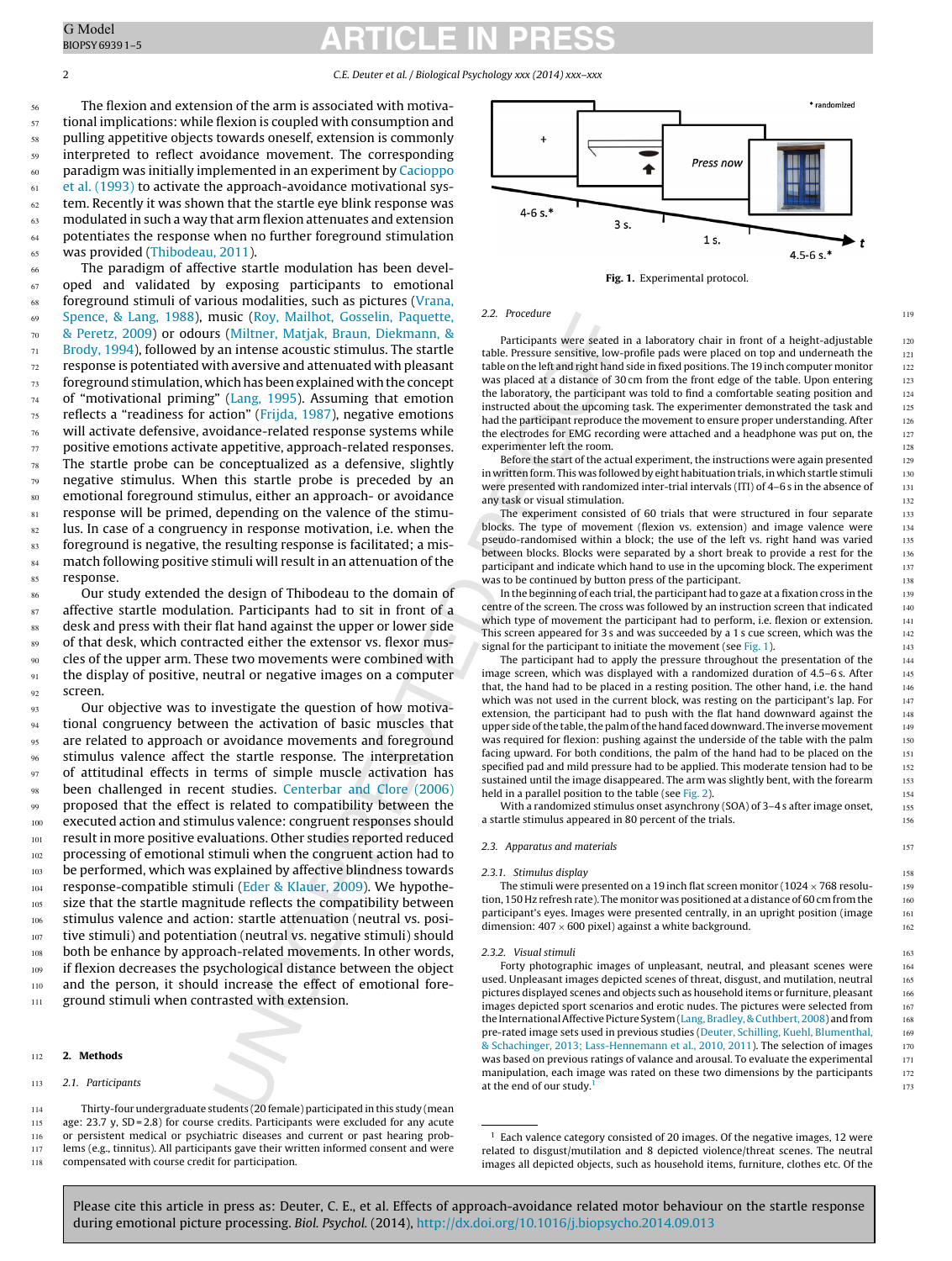C.E. Deuter et al. / Biological Psychology xxx (2014) xxx–xxx 3

<span id="page-2-0"></span>

**Fig. 2.** The participant had to rest his hand on pressure-sensitive sensors (left). When the relevant cue appeared on the screen, he had to press against the top or bottom side of the table (right) with his arm extended.

#### 2.3.3. Startle stimulation 174

Startle stimuli were acoustic white noise probes (105 dB, 50 ms duration, instantaneous rise time, binaural stimulation) presented via audiometric headphones (Holmco PD-81, Holmberg GmbH & Co. KG, Germany). 175 176 177

#### 2.3.4. Pressure sensor 178

The pressure, which the participant applied in the flexion/extension task, was measured with a pneumatic pressure sensor (FreescaleMPX5050, Freescale Semiconductor Inc., USA) that was coupled to four table-mounted hand actuators (RS Components Ltd., UK, see Fig. 2). 179 180 181 182

#### 2.4. Data acquisition and analysis 183

#### 2.4.1. Startle analysis 184

Electrodes for EMG recording of the m. orbicularis oculi were attached below the participant's eyes. Two electrodes were placed below the lower eye lid according to [Blumenthal](#page-4-0) et [al.](#page-4-0) [\(2005\)](#page-4-0) at an inter-electrode distance of 1.5 cm. The EMG-signal was recorded on hard disc with a BIOPAC MP 150 system and an EMG 100 C amplifier via Tyco Healthcare H124SG electrodes at 16 bit resolution and 1 kHz sampling rate. Hardware band-pass filter settings were 10–500 Hz, followed by a 28 Hz software high-pass filter [\(van](#page-4-0) [Boxtel,](#page-4-0) [Boelhouwer,](#page-4-0) [&](#page-4-0) [Bos,](#page-4-0) [1998\).](#page-4-0) The raw signal was rectified and integrated online with a time constant of 10 ms [\(Blumenthal,](#page-4-0) [1994\).](#page-4-0) The data of seven participants had to be discarded from further analysis because of data acquisition problems. 185 186 187 188 189 190 191 192 193 194

The EMG-startle responses were analyzed offline with a C++ based, semiautomated programme. Startle response magnitude was defined as difference between peak and baseline signal. The integrated algorithm identified peak in a time interval between 20 and 150 ms after stimulus onset. Baseline was assessed 50 ms prior to stimulus onset. Each response was manually confirmed and corrected for non-responses and artefacts. Non-responses (cases with no discernable response) were set to zero and included in the analysis (3.37% of all trials). Cases with electrical and physiological artefacts (such as voluntary or spontaneous eye blinks coinciding with the startle stimulus, or trials with excessive background noise or multiple peaks) were excluded from analysis (14.05% of all trials). To eliminate the impact of inter-individual differences, we standardized the raw data with intra-individual T-scores using all blinks of each participant as the standard distribution ([Blumenthal](#page-4-0) et [al.,](#page-4-0) [2005\).](#page-4-0) 195 196 197 198 199 200 201 202 203 204 205 206 207

positive images, 11 depicted erotic scenes, the remaining 9 depicted sport scenes and cute children/kitten. Image codes from the IAPS repository – neg: 1930, 3053, 3061, 3062, 3120, 3168, 3266, 9301, 9326, 9405, 9410, 9582; ntr: 7004, 7006, 7009, 7025, 7026, 7031, 7035, 7040, 7052, 7090, 7100, 7175, 7185, 7186, 7217, 7235, 7504. The non-IAPS images will be provided upon request.

### 2.4.2. Subjective ratings

After the data acquisition phase, the participant was asked to rate the previously presented images on the dimensions of 'valence' and 'arousal'. Each image was displayed together with a five-digit scale for both dimensions  $(1 = \text{very unpleasant})$ ant or low arousal and 5 = very pleasant or high arousal). The rating was based on the 'Self-Assessment Manikin' rating system [\(Lang](#page-4-0) et [al.,](#page-4-0) [2008\).](#page-4-0)

The flexion/extension movements had to be rated on eight digits Likert scales on the dimensions 'pleasantness' and 'effortfullness' (1 = very pleasant or low effort and 8 = very unpleasant or high effort).

### 2.4.3. Pressure intensity

The analogue signal of the pressure sensor was recorded on hard disc with the BIOPAC MP 150 system and analyzed offline with a C++ based, semi-automated programme. The pressure response was calculated as the difference between the intensity signals at the time when constant pressure was applied (the mean value over the period when the stimulus picture was displayed) and a baseline at 3 s after image offset (no pressure).

## 2.5. Statistical analysis

The EMG measured eye blink response magnitude was averaged over both eyes and across trials for each condition [\(Blumenthal](#page-4-0) et [al.,](#page-4-0) [2005\).](#page-4-0) Since our objective was the motion-induced effect on affective startle modulation and not the affective consequences of flexor/extensor movements in itself, startle response magnitude during neutral slide presentation matching the respective flexor/extensor movements was subtracted from the affective picture conditions. The resulting values represent movement-corrected values, and were subjected to an ANOVA with two two-level within factors "valence" and "movement". It was planned to subsequently calculate a paired t-test for the exploration of a resulting interaction.

Subjective rating data for 'valence' and 'arousal' dimensions of the images were subjected to a one-factorial, repeated measure ANOVA (positive vs. neutral vs. negative). Subjective ratings of the flexion/extension movements were analyzed separately for the dimensions 'pleasantness' and 'effortfullness' with Student's t-test for paired samples. To check for a possible modulation of the startle effect due to effort or pleasantness of the task, we calculated an ANOVA for repeated measurements with the movement ratings as covariates.

The pressure intensity measures were compared for the factor 'action' (flexion vs. extension) by calculating a Student's t-test for paired samples.

Reported p-values for factors with more than two conditions are 'Greenhouse–Geisser' corrected. The critical alpha-level was set to .05 in all analyses.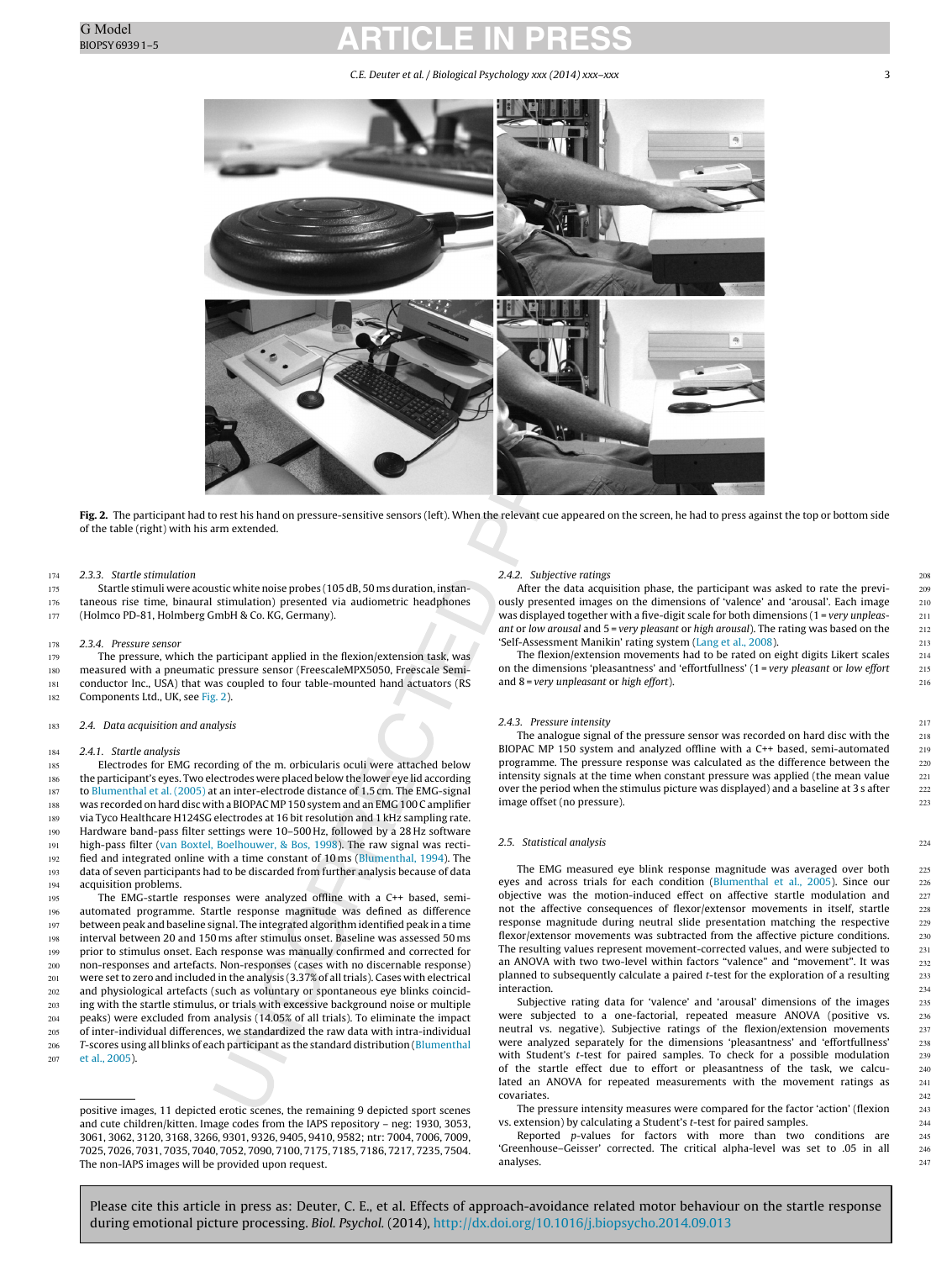4 C.E. Deuter et al. / Biological Psychology xxx (2014) xxx–xxx



**Fig. 3.** Startle eye blink responses (T-scores), recorded via the orbicularis oculi muscle.

#### **3. Results** 248

#### 3.1. Subjective ratings 249

#### 3.1.1. Image ratings 250

Significant differences between image categories were found for the valence dimension ( $F_{2,52}$ =420.56;  $p < .001$ ;  $\eta^2$ =.94) and the arousal dimension ( $F_{2,52}$  = 132.17;  $p < .001$ ;  $\eta^2$  = .84). Positive images were rated as more pleasant than neutral images, and neutral as more pleasant than negative images  $(M = 1.59$  [neg], 3.19 [ntr], 4.01 [pos]). Negative and positive images were both rated as more arousing than neutral images ( $M = 3.51$  [neg], 1.38 [ntr], 3.03 [pos]). 251 252 253 254 255 256 257 258

#### 3.1.2. Action ratings 259

Significant differences between flexion and extension of the arm were found for the effortfullness ( $F_{1,26}$  = 7.79;  $p$  < .05;  $\eta^2$  = .23) and pleasantness dimension (F<sub>1,26</sub> = 16.67; p < .05;  $\eta^2$  = .27). Flexion of the arm was rated as requiring stronger effort  $(M=4.41$  [flexion], 3.19 [extension]) and more unpleasant  $(M = 4.15$  [flexion], 3.04 [extension]), compared to extension. 260 261 262 263 264 265

#### 3.2. Startle EMG response 266

284

The ANOVA with the two within factors picture "valence" (two-level: aversive, appetitive) as well as arm "movement" (twolevel: flexion, extension), and movement-corrected (see Section [2](#page-1-0) above) t-scored startle eye blink data as the dependent variable, revealed a significant main effect of "valence"  $(F_{1,31} = 17.23)$ ;  $p<$  .001;  $\eta^2$  = .36) with enhanced startle responses during presentation of negative images. No main effect of "movement"  $(F_{1,31} = 3.5; p > .05)$  was detectable. However, a significant interaction between "valence"  $\times$  "movement" ( $F_{1,31}$  = 4.32; p = .046;  $\eta^2$  = .12) was present. Subsequent two-sided paired t-testing indicated that within the flexion condition (approach-like movement) startle was higher for aversive than appetitive pictures (4.2 + −0.79 [SEM] t-score units;  $n = 32$ ,  $T = 5.35$ ,  $p < 0.0001$ ), however, during the extension condition (avoidance-like movement) this difference disappeared  $(1.57 + -1.08$  [SEM] t-score units;  $n = 32$ ,  $T = 1.46$ ,  $p = 0.15$ ). No other direct comparison was significant (see Fig. 3). 267 268 269 270 271 272 273 274 275 276 277 278 279 280 281 282 283

To assess whether subjective ratings can account for this effect, we included the values of the action ratings for each person

Please cite this article in press as: Deuter, C. E., et al. Effects of approach-avoidance related motor behaviour on the startle response

during emotional picture processing. Biol. Psychol. (2014), [http://dx.doi.org/10.1016/j.biopsycho.2014.09.013](dx.doi.org/10.1016/j.biopsycho.2014.09.013)

as a covariate in the calculation. However, neither self-reported effortfullness ( $F_{1,24}$  = 0.18;  $p > .05$ ) nor the pleasantness ( $F_{1,24}$  = 4.08;  $p$  > .05) revealed significant interactions.

## 3.3. Pressure intensity

The intensity of pressure that was applied on the sensor pad did not differ significantly between flexion and extension modes ( $F_{1,30}$  = 1.85;  $p > .1$ ) or between image valence categories  $(F_{1,60} = 1.05; p > .05)$ .

## **4. Discussion**

This study investigated the effects of approach-avoidance related actions on the well established phenomenon of affective startle modulation. We hypothesized that the effect of emotional foreground stimuli on the human startle response would be modulated by arm flexion versus extension. In contrast to extension, we expected stronger responses when flexion is combined with negative pictures and lower responses when combined with positive pictures.

The results are in line with our hypotheses. Considering that the startle response magnitude provides a measure for affective valence, with higher magnitudes indicative of a potentiated defensive reaction, the results of this experiment indeed point in that direction. In contrast to arm extension, arm flexion, i.e. a movement towards the own body, is accompanied by potentiated startle responses when negative pictures are presented. In the presence of positive pictures, flexion significantly reduces startle responses. This effect can be interpreted in a meaningful way. Since flexion pulls objects towards the own body, it should have opposite implication for pleasant and aversive objects.

Unlike other studies before ([Cacioppo](#page-4-0) et [al.,](#page-4-0) [1993;](#page-4-0) [Neumann](#page-4-0) [&](#page-4-0) [Strack,](#page-4-0) [2000;](#page-4-0) [Thibodeau,](#page-4-0) [2011\),](#page-4-0) our ratings indicated that both movements differed in terms of effort and pleasantness. This could possibly explain the potentiated responses for arm flexion in the neutral condition. Considering that startle stimuli are experienced as mildly aversive in itself ([Lang,](#page-4-0) [1995\),](#page-4-0) arm flexion would have been incongruent for this rather unpleasant setting, even with neutral foreground pictures. Another study that employed this arm flexion/extension manipulation also reported higher subjective effort for the flexion condition [\(Friedman](#page-4-0) [&](#page-4-0) [Förster,](#page-4-0) [2002\).](#page-4-0) We used both hands in our study, the dominant and non-dominant hand, in a counter-balanced, within-subject variation. This could potentially increase the required effort and therefore decrease the pleasantness of the task. However, because the applied pressure did not differ between image valence conditions, it seems unlikely that a difference in effortfullness explains our effects. Furthermore, the startle response effect could not be predicted by the ratings alone when these were included as a covariate. We rather suspect that even if effort and subjective pleasantness affects the startle response magnitude in this study, the difference that can be seen between image valance conditions is attributable to motivational tendencies.

Our results are in line with a recent study that could demonstrate that changes in spatial distance, in this case the illusion of a movement towards or away from the participant, can increase the motivational effects of emotional stimuli on the startle response [\(Muhlberger,](#page-4-0) [Neumann,](#page-4-0) [Wieser,](#page-4-0) [&](#page-4-0) [Pauli,](#page-4-0) [2008\).](#page-4-0) However, the stimuli in our study remained static and did not respond to the motor action of the participant. Contracting the muscles had no effect for the participant, in the sense that he could really increase or decrease the distance or exposure to the emotional stimuli. Therefore we can conclude that simple activation of muscles that are 287 288 289

290 291

285 286